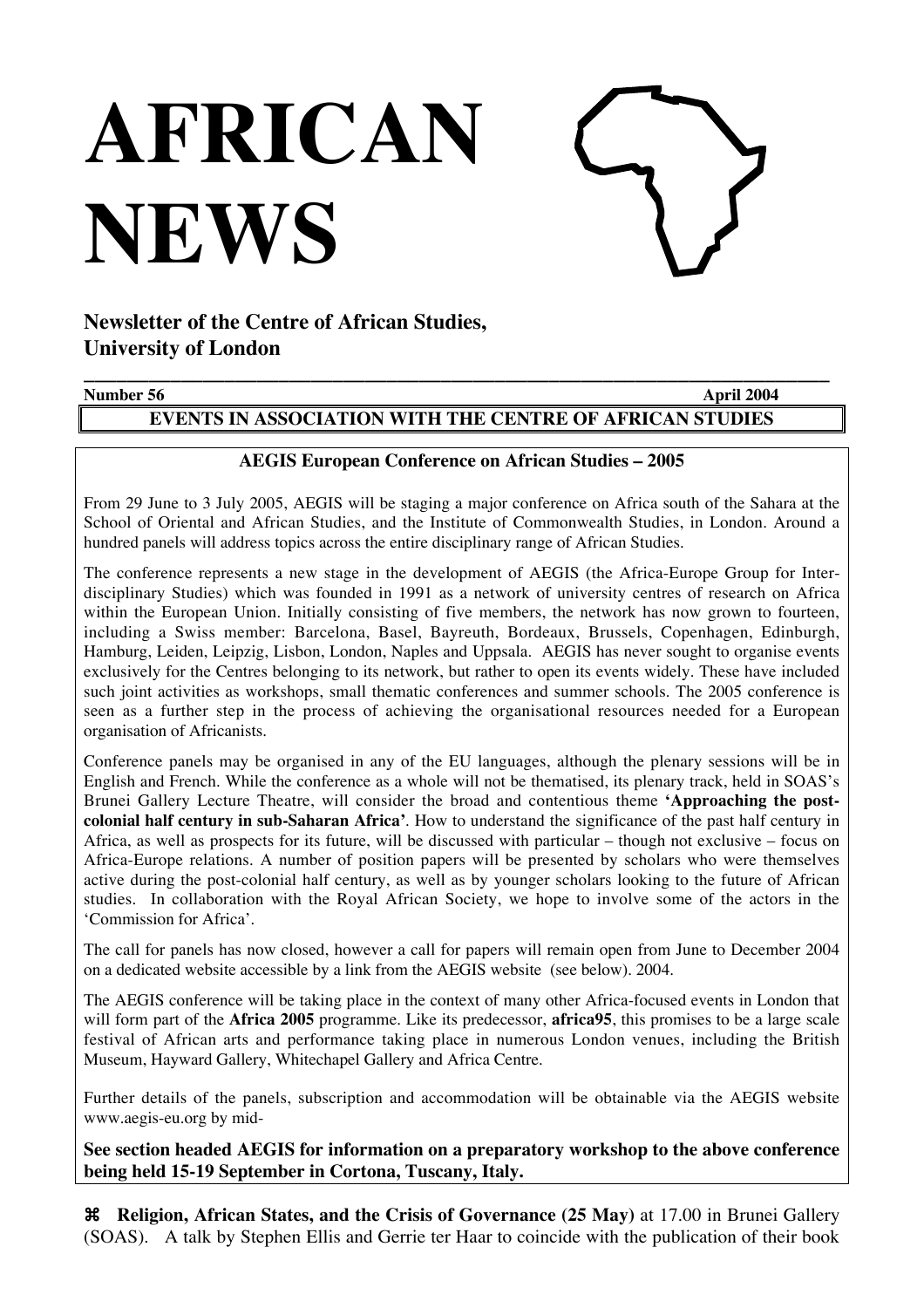of the same title. In the early  $21<sup>st</sup>$  century, religion has occupied or reoccupied political space in many parts of the world. This talk will explore the historical and intellectual roots of Africa's religious revivals. It proposes that only by taking the content of religious thought seriously can we hope to understand the implications of religion for politics.

Stephen Ellis is a senior researcher at the African Studies Centre in Leiden. He is currently working on secondment as director of the Africa programme at the International Crisis Group, whose headquarters is in Brussels.

Gerrie ter Haar is Professor of Religion, Human Rights and Social Change at the Institute of Social Studies, The Hague. She is the author of several books and the editor of numerous collections on religion in Africa.

 **The Africa Business Group**, run by the Centre of African Studies in association with *Africa Confidential* will have held 7 meetings by the end of this academic year. The ABG is a forum for the discussion of African affairs as they affect business, commerce, and finance across the continent. It brings together business people, journalists, diplomats and those in the NGOs with academics and scholars who share expertise on Africa. If you would like further information about membership of the ABG, please contact the Centre of African Studies. ABG meetings for the next academic year 2004-2005 will begin in September.

 **Call for Papers: Looking at South Africa 10 Years On. (10 September – 12 September)** (timed to precede the African Studies Association UK conference to be held on 13-15 September at Goldsmiths' College).

**Looking at South Africa 10 Years On** will celebrate a decade of democracy in South Africa but also constructively and critically reflect on its achievements. The conference will be hosted by the Institute of Commonwealth Studies and the Centre of African Studies (University of London) based at the School of Oriental and African Studies, in collaboration with the *Journal of Southern African Studies* (JSAS), which is celebrating its 30th anniversary, the *Review of African Political Economy* (ROAPE) and the *Journal of Contemporary African Studies* (JCAS). The programme committee includes Shula Marks (SOAS); Tim Shaw, Paul Gready, Brendan Vickers and Fiona White (all ICS); Steve Kibble (CIIR), Peter Lawrence (Keele) and Henning Melber (Nordic Africa Institute).

As well as invited keynote speakers papers submissions are being invited from scholars, policy/think-tank researchers, staff of NGOs and international agencies, journalists and others, for panels on the broad subject areas detailed below. Prospective speakers are invited to submit paper abstracts of not more than 300 words and a brief biographical outline by **18 June**. A decision on papers to feature in the conference will be made by the relevant panel convenor and communicated to speakers by 16 July. 'Looking at South Africa 10 Years On' has been divided into four sessions as follows: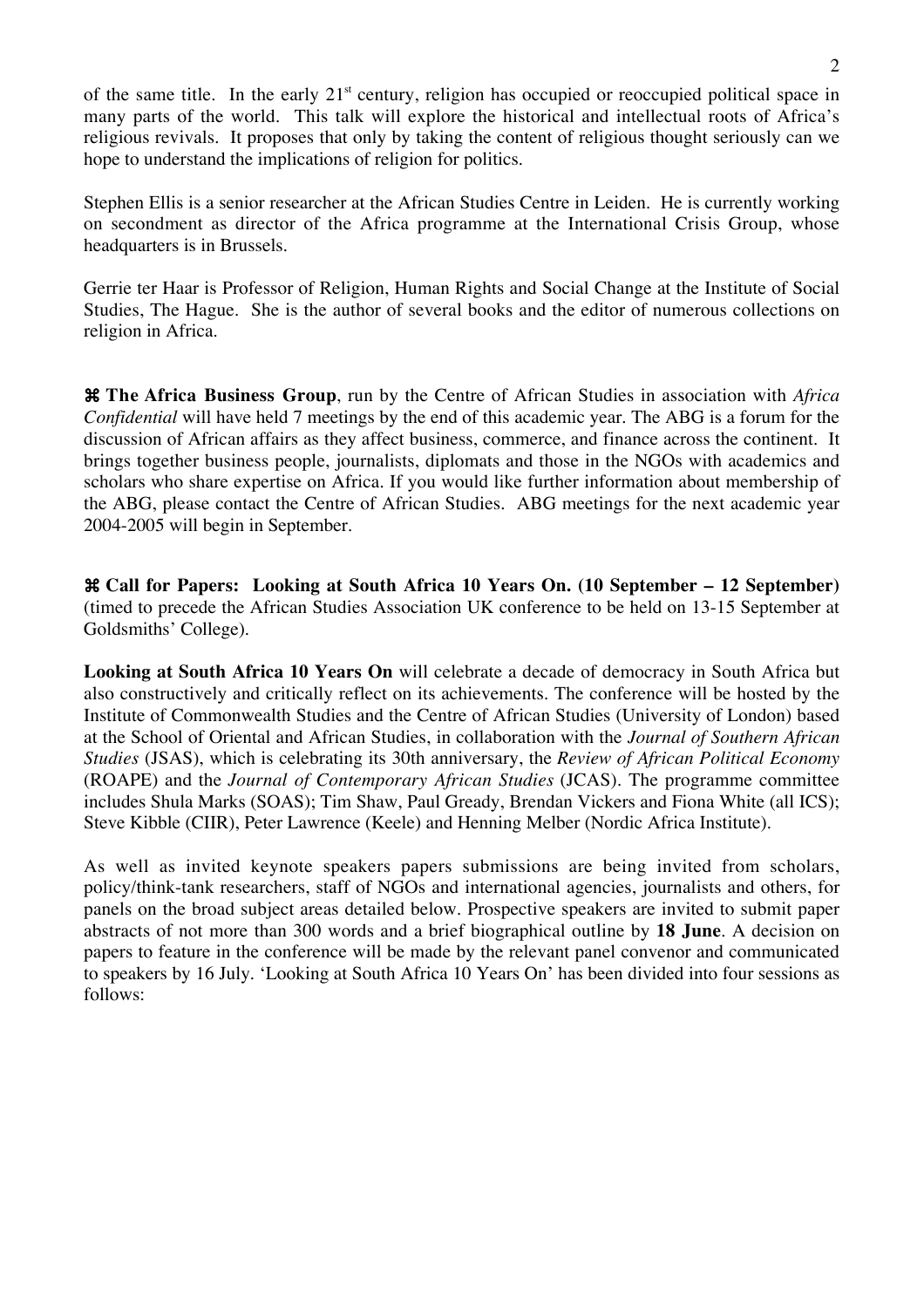#### **Looking back**

Including: teaching and awareness of history; the impact of the changed political context of democracy on the writing of history; versions of history (the Truth and Reconciliation Commission Report, revisionism); and various government and academic overviews of the first 10 years of democracy.

Panel convenor: Shula Marks and JSAS Abstracts to be submitted to: Shula Marks (smarks10@aol.com)

#### **Looking out**

Including: South Africa in the region and the world (foreign policy; South Africa's role in intergovernmental fora and negotiations; business, brands and MNCs; sport and culture); as well as the region's and world's changing view of and relationships with South Africa.

Panel convenor: David Simon and JSAS Abstracts to be submitted to: David Simon (d.simon@rhul.ac.uk)

#### **Looking in**

Including: the nature and changing patterns of internal debate and criticism; civil society engagement in such debates; the role of formal institutions and civil society in ensuring accountability; and the health of democracy.

Panel convenor: Peter Lawrence and ROAPE Abstracts to be submitted to: Peter Lawrence (p.r.lawrence@econ.keele.ac.uk)

#### **Looking forward**

Including: possible futures of democracy and the economy; HIV/AIDS and the land issue; civil society and social movement mobilisations.

Panel convenor: Tim Shaw and Roger Southall (JCAS/HSRC) Abstracts to be submitted to: Tim Shaw (tim.shaw@sas.ac.uk)

#### **Meetings organised by the Anglo-Ethiopian Society:**

The Anglo-Ethiopian Society holds a number of meetings during the year. For further information on these and the following meetings contact the Society at e-mail: secretary@anglo-ethiopian.org

**The Mountains of Rasselas** a talk by Thomas Pakenham.**(27 April)** 19.00, Room G3 (SOAS). "At the age of 21, Thomas Pakenham visited parts of Ethiopia where no European had been seen before. He reached Wehni, the Mountain of the Princes, where Dr Johnson had said the Royal Princes of Abyssinia were imprisoned until they either died or the order of succession called them to the throne. Following this visit, he published a book titled **The Mountains of Rasselas**. Nearly 40 years later, he retraced his journey and updated and re-published this book."

**The Road to Bethlehem (Following in the Footsteps of Thomas Pakenham)** an illustrated talk by Gerald Gotzen.**(8 June)** 19.00, Room G50 (SOAS). "Reading the new publication of Thomas Pakenham, **The Mountains of Rasselas**, the speaker was determined to make this adventurous journey to the ends of the earth. Bethlehem is not marked on any map of Ethiopia, and is not mentioned in any of the guidebooks. As far as is known, Thomas Pakenham was the first explorer to visit Bethlehem over 40 years ago. As if on a pilgrimage, the speaker arrived in Bethlehem during the Timkat celebrations at the beginning of the new millennium. He was so fascinated by this experience that he returned the next year. This expedition, beyond the horizons, can be described as one of history, mystery and beauty. It will be illustrated with colour transparencies."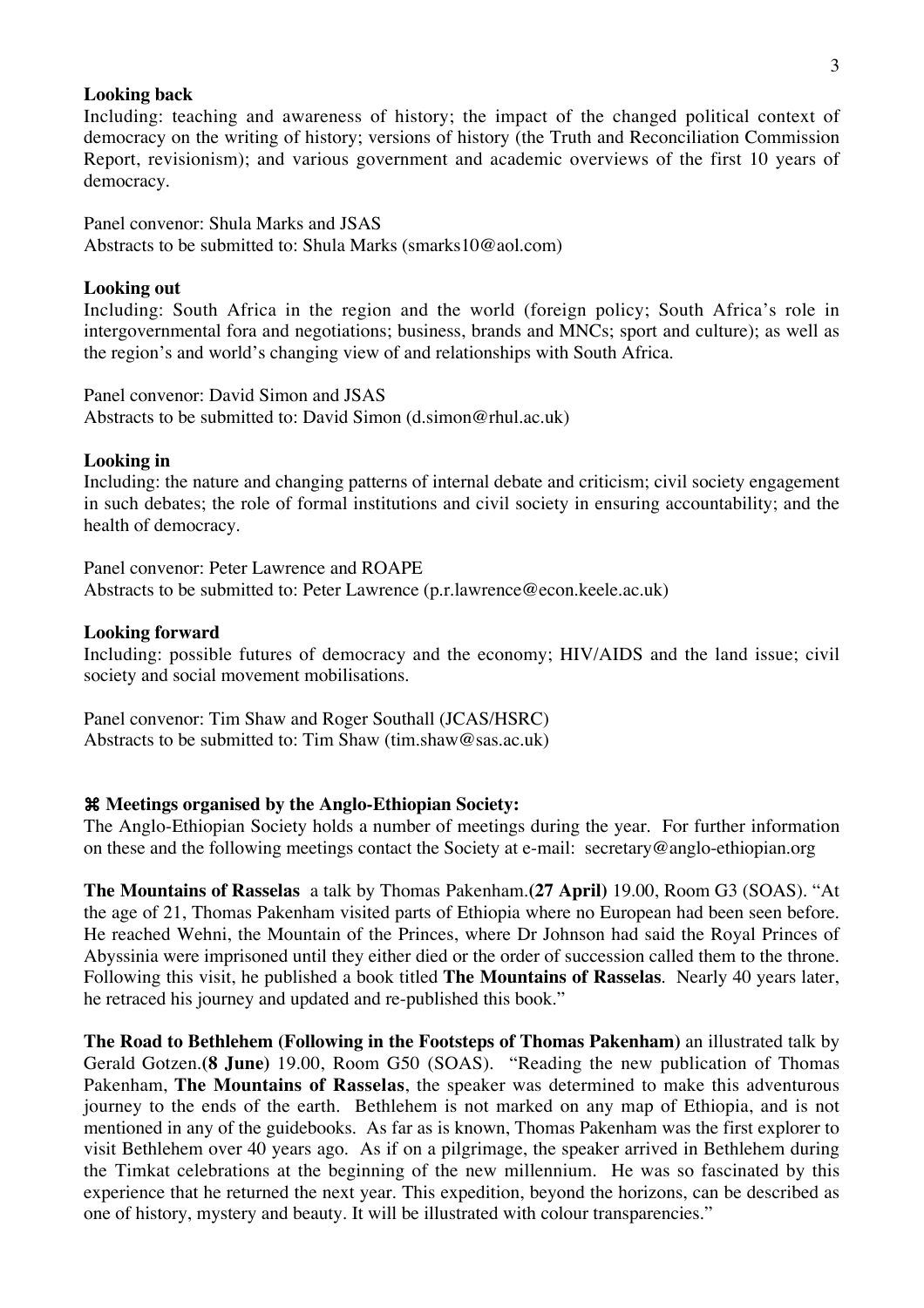**Into the Danakil** an illustrated talk by (Peile Thompson (Endeavour Productions) **(8 July)** 19.00, Room B102 (SOAS). "In 2001 Peile Thompson led a four man team to successfully retrace Wilfred Thesigers 1934 journey across the Danakil Desert of Eastern Ethiopia. The 800 km journey, on foot, took them into the heart of the Afar country, providing a unique insight into these proud, nomadic peoples. Moving across some of the most remote, harsh landscape on earth, Peile's story of hunger, dehydration, captivation and tragic death has recently been screened as a documentary on the National Geographic Channel."

**My Favourite Journey - by train between Addis Ababa and Djibouti** an illustrated talk by Stephen Bell **(8 September)** 19.00, Room B102 (Brunei Gallery, opposite SOAS)

#### **Meetings organised by the Friends of Mali:**

**Friends of Mali-UK** is an organisation that seeks to: increase knowledge of Malian culture, promote good relations between Mali and Britain, create opportunities to learn about Malian arts, crafts and music, and facilitate trade and development activities. For further information contact info@friendsofmali-uk.org/webpage: www.friendsofmali-uk.org/

**Heavenly Mud** by Ton van der Lee **(28 April)** 18.00, Khalili Lecture Theatre (SOAS). "This documentary celebrates traditional West African architecture, which uses mud (adobe) as its main material. The film will place such constructions in the context of modern Western architecture and consists of several interwoven storylines. We will travel along the Niger river, starting at Timbuktu and ending at Djenne. As we travel, we get to know more about the technical details of mud architecture, its advantages, its efficiency, and its problems. Some fascinating personal stories are told. We are introduced to a brotherhood of architects, and get to know Bere Yono, an old builder, who never draws a plan, but has designed and constructed many great buildings. We will visit the crumbling palace of the ancient sultans of Djenne and an old house where animist initiation rites took place. A constant theme of the film is how adobe architecture links man to his natural environment and adds to the social cohesion of communities who use this method of construction. It discusses how this sense of spirituality has been lost in the Western world where architecture only adds to isolation and individualism."

**Taafe Fanga (26 May)** 18.30, Khalili Lecture Theatre (SOAS). "Director Adama Drabo has devised a gender-bending farce set among the Dogon people in the 18th century to make some serious points about the status of women in Africa today. This tale about a comic revolution in which women's and men's roles are reversed was, in part, inspired by the actual role women played in Mali's 1991 revolution. The film comprises parallel stories of four women who challenge male supremacy among the Dogon's spirit ancestors, their semi-historical human descendants and the contemporary audience."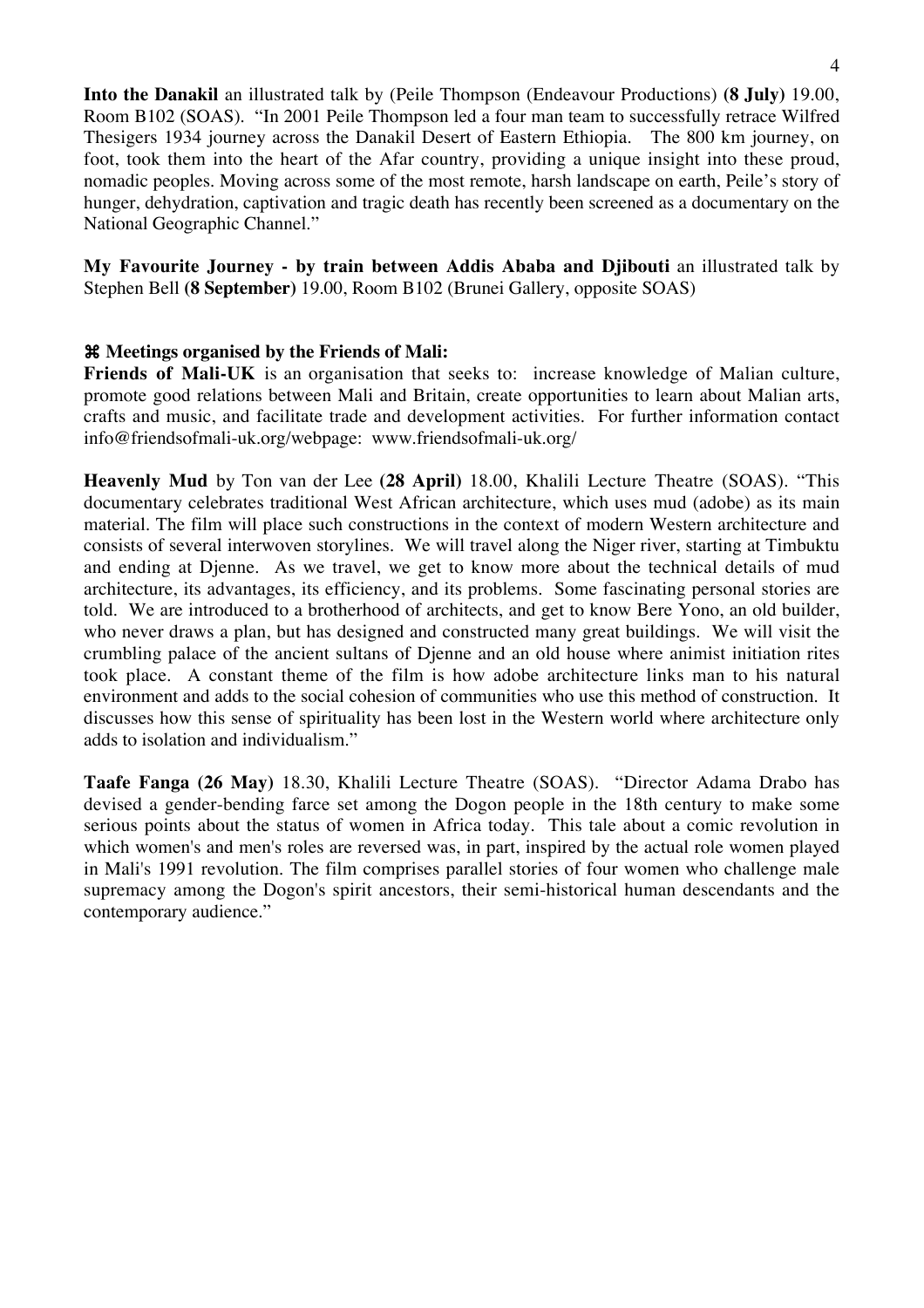5

 **The Royal African Society** (Room 475, SOAS, Thornhaugh Street, Russell Square, London WC2 0XG) (tel: 020 7898 4390) announces the following meetings:

| 28 April             | <i>No Enemies: Mandela's Foreign Policy in the 1990s by Professor James</i><br>Barber (Emeritus Professor of Politics, Durham University) at Commonwealth<br>Club, 18 Northumberland Avenue, London WC2 at 18.00.                                                                                                         |
|----------------------|---------------------------------------------------------------------------------------------------------------------------------------------------------------------------------------------------------------------------------------------------------------------------------------------------------------------------|
| 4 May                | Poetry & Palm Oil: The Story of John Moray Stuart-Young by Dr Stephanie<br>Newell (Lecturer in English, Sussex University) in Khalili Lecture Theatre,<br>SOAS at 17.30. (jointly with CAS).                                                                                                                              |
| 26 May               | Annual General Meeting Lecture and Reception<br>Confronting Africa's Development Challenges in the New Millennium: Are<br>We Making Progress by Professor Kwesi Botchwey, Executive Chairman,<br>African Development Policy Ownership Initiative (ADPOI) in Brunei Gallery<br>Lecture Theatre at 18.00 (jointly with CAS) |
| Date to be confirmed | <i>Ethiopia Since Live Aid by Michael Buerk (Broadcaster and Newsreader) and</i><br>a Panel of Experts in Brunei Gallery Lecture Theatre, SOAS at 18.30 (jointly<br>with CAS)                                                                                                                                             |

Please confirm all meetings by telephone with RAS as, very occasionally, due to unforeseen circumstances, they may be postponed. In the event of a cancellation or postponement a message will be left on the answerphone.

Contact RAS London direct for information on additional meetings on e-mail: ras@soas.ac.uk/webpage:www.royalafricansociety.org. RAS Scotland contact: Pravina King/e-mail: P.King@ed.ac.uk. RAS Bristol contact: Professor Alan Ryder/e-mail alan.ryderbristol@btopenworld.com

## **FORTHCOMING SEMINARS, LECTURES AND EXHIBITIONS**

 At the **SCHOOL OF ORIENTAL AND AFRICAN STUDIES**, Thornhaugh Street, Russell Square, London WC1H 0XG (tel: +44 020 7637 2388):

## **History Department (Faculty of Arts and Humanities) African History Research Seminar** on Wednesdays at 17.00 in BG111

| 21 April | Christianity and 'the Black Atlantic': Methodism in Africa and the African<br>Diaspora, 1776-1860 by Scott Anderson (SOAS) |
|----------|----------------------------------------------------------------------------------------------------------------------------|
| 28 April | Chewing the Salad: Controlling Khat in Colonial Kenya by David M<br>Anderson (St Antony's College, Oxford)                 |
| 5 May    | Title to be confirmed, Jane Parpart (Dalhousie University)                                                                 |
| 12 May   | <i>TBC</i> Christopher Krantz (SOAS)                                                                                       |
| 19 May   | <i>TBC</i> Stuart McConnell (SOAS)                                                                                         |
| 26 May   | <i>TBC</i> Brian Wernham (SOAS)                                                                                            |

Enquiries to David Martin/e-mail: dm24@soas.ac.uk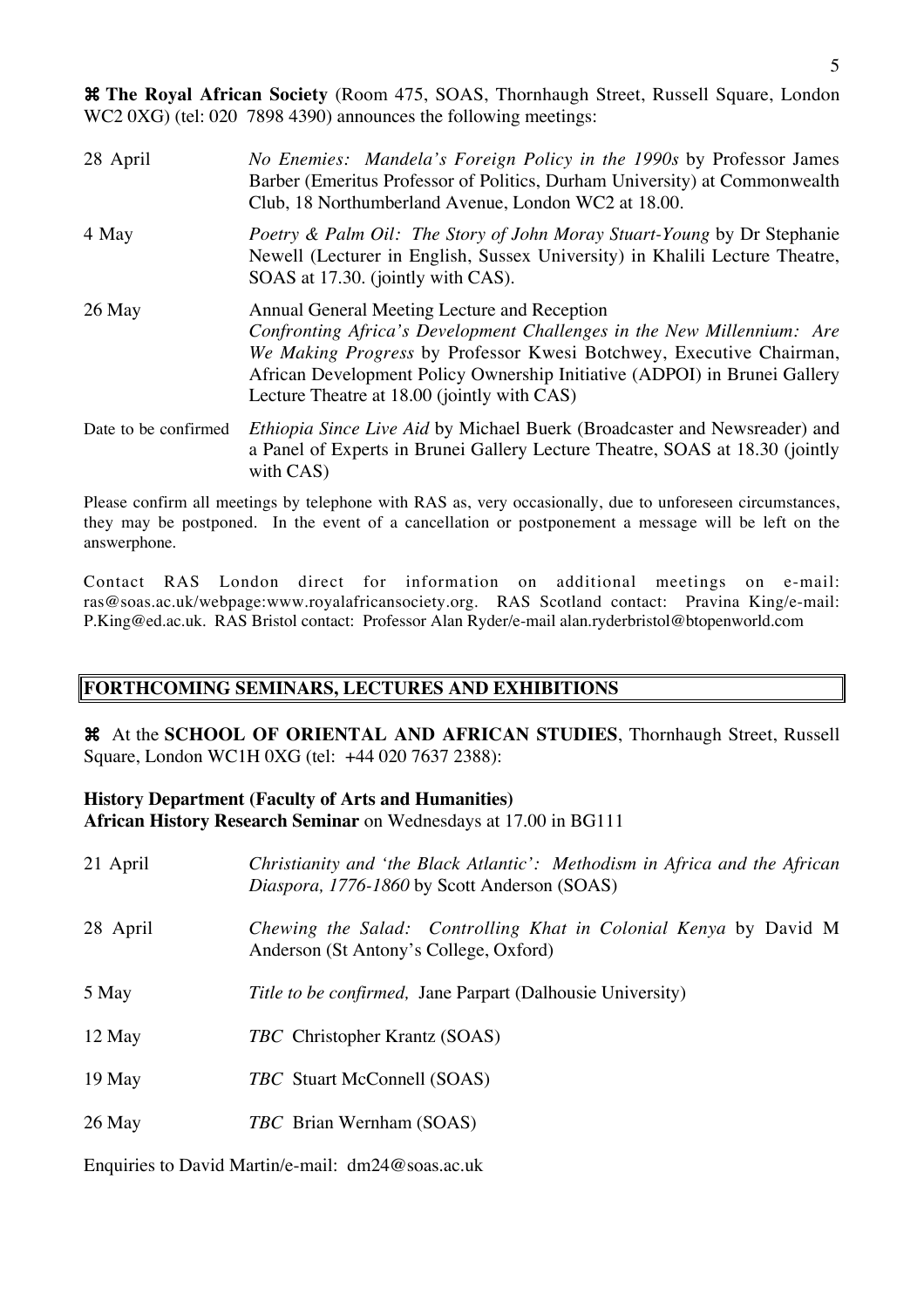# **STANDING CONFERENCE ON LIBRARY MATERIALS ON AFRICA: SHARING INFORMATION - AFRICAN PERSPECTIVES. Annual Conference 2004 (25 May)** at SOAS

Includes speakers from the African Capacity Building Foundation, the European Centre for Development Policy Management, the International Network for the Availability of Scientific Publications and the Africa Information Centre. Programme and booking form available shortly at www.lse.ac.uk/library/scolma. Conference fee £30 (£10 for students and unwaged). Includes a good lunch and other refreshments. To register, please send the conference fee, with full contact details (including email) - on the booking form if you wish - to David Blake, Library, Commonwealth Secretariat, Marlborough House, Pall Mall, London SW1Y 5HX/tel: 020 7747 6253/e-maill: scolma@hotmail.com. Cheques should be made payable to SCOLMA. Please contact David Blake if you require an invoice. All registrations will be acknowledged.

 At the **BRUNEI GALLERY, SCHOOL OF ORIENTAL AND AFRICAN STUDIES**, Thornhaugh Street, Russell Square, London WC1H 0XG (tel: +44 020 7898 4046 (recorded information).

**The African Photographs by George Rodger (13 April – 25 June)** in association with Magnum Photos**. "**A founding member of the Magnum Agency, George Rodger's enduring passion, represented in this exhibition, was Africa. Rodger's career began in the early days of the Second World War when he covered the Blitz of London and Coventry for 'Life' magazine. It was 'Life' that gave him his first commission in Africa in 1941 where he recorded the struggle of the Allies and their supporters against the forces of Nazi Germany and Fascist Italy. In 1947, as a member of the newly founded Magnum Agency, he began a two-year overland journey from Cape Town to Cairo. He travelled to Nigeria, Uganda and Lamberene in Gabon. He gained unprecedented access to the Nuba tribe in Southern Sudan and the Masi warriors of Kenya, photographing their way of life and secret ceremonies."

**Living Apart**. Photographs by Ian Berry **(13 April to 25 June)**, in association with Magnum Photos. April 2004 marks the  $10<sup>th</sup>$  anniversary of free elections in South Africa. "Ian Berry's photographs portray life in a country where, until relatively recently, segregation was institutionalised and regulated by the government. First setting out to South Africa as a boy of 17, he was to return many times recording the ordinary lives of those living in extraordinary circumstances and capturing many of the country's most significant moments. In the 1990s the collapse of apartheid and the rise of Mandela resulted in a remarkable form of reconciliation. Ian Berry went back to South Africa to record the election and the aftermath, adding to a documentary essay that covers the apartheid era to the present day."

**Admission free. Opening hours: Monday to Friday 10.30 to 17.00. Closed weekends and bank holidays. E-mail: gallery@soas.ac.uk.**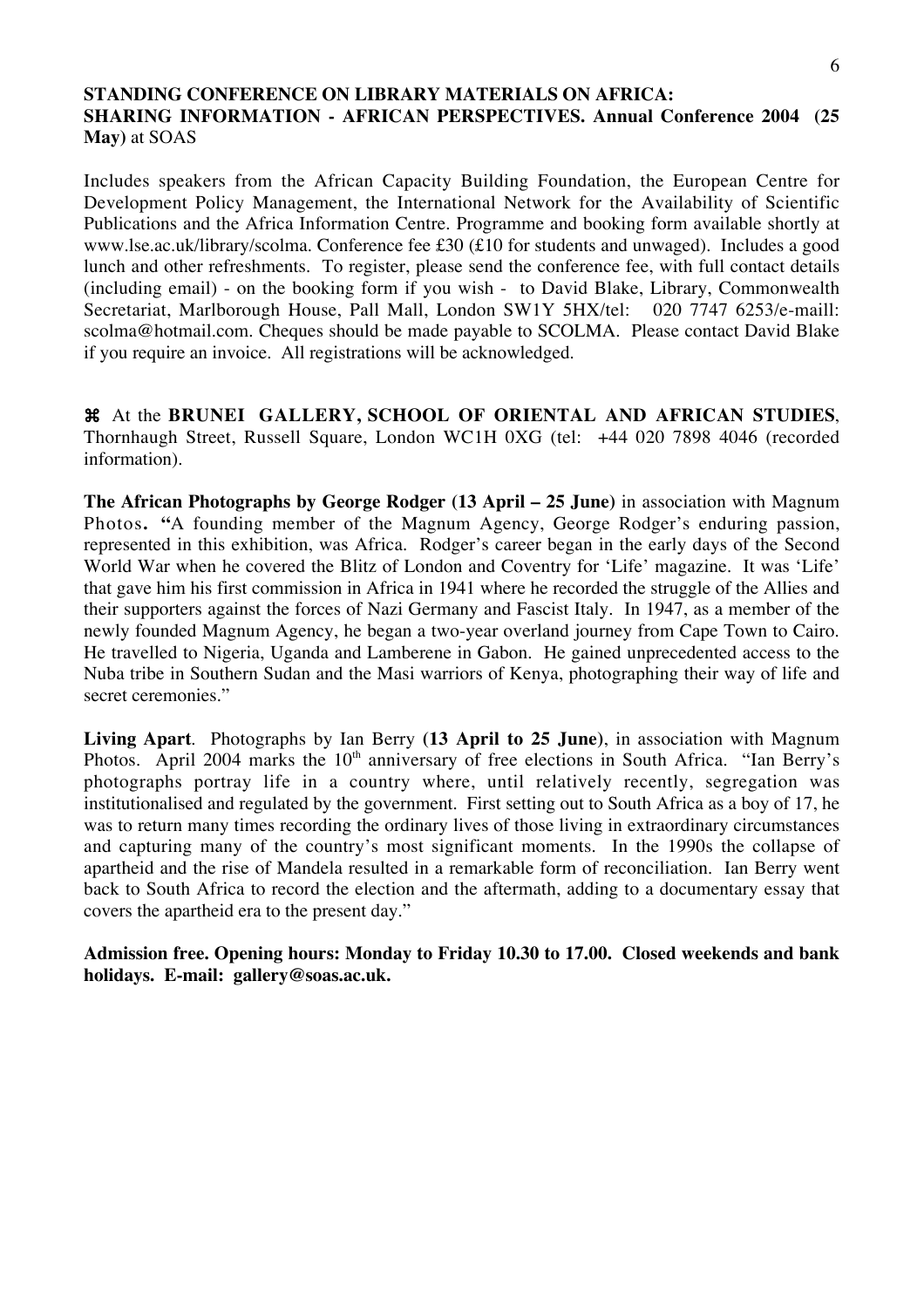At **LONDON SCHOOL OF ECONOMICS AND POLITICAL SCIENCE**. Meetings at LSE, St Clement's Building, Room S421 on alternate Tuesdays from 17.15 to 19.00..

#### **Department of Economic History**

| $25$ May | The Role of Slavery in the Ecnoomy of the Kongo (northern Angola), 1880-<br>1915 by Jelmer Vos (SOAS)                          |
|----------|--------------------------------------------------------------------------------------------------------------------------------|
| 8 June   | Why Did the Apartheid Economy Fail? by Charles Feinstein (All Souls,<br>Oxford)                                                |
| 29 June  | Traditional Markets and Multiple Circulation of Currencies: A Comparison<br>Between Africa and China by Akinobu Kuroda (Tokyo) |

Enquiries to Gareth Austin (LSE) e-mail: g.m.Austin@lse.ac.uk

# **EVENTS, MEETINGS, CONFERENCES**

#### **LONDON**

**AFRICA 2005** will be a London-wide season of contemporary arts events beginning in February 2005 Events will include: At the British Museum a 3-day conference as well as live events and new acquisitions; Africa Remix, an exhibition of contemporary African art at the Hayward Gallery; an exhibition of West African photographers at the South London Gallery; exhibitions at the Camden Arts Centre, the Gasworks, the October Gallery and the Brunei Gallery (SOAS); two residencies at the Victoria and Albert Museum and the National Portrait Gallery; a season of live events at the Barbican, and a documentary film season at the Whitechapel. For information on these and additional events contact Nana Ofori Atta Ayim, Associate Co-ordinator Africa 2005, The British Museum, Great Russell Street, London WC1 3DG/e-mail: NOforiattaayim@thebritishmuseum.ac.uk/tel: 0207 323 8509

**UN Reform: Why? What? How? (29 April to 9 June)** a series of 12 lunchtime meetings jointly sponsored by The United Nations All-Party Parliamentary Group, the United Nations Association and The Overseas Development Institute at Committee Room 10, House of Commons from 1.00 to 14.15. To register for any of these meetings contact Meetings, Overseas Development Institute, 111 Westminster Bridge Road, London SE1, 7JD/fax: 020 7922 0399/e-mail: meetings@odi.org.uk.

**Oil and Gas in Africa (24-25 May)** at the The Royal Institute of International Affairs at Chatham House, 10 St James's Square, London SW1Y 4LE. For information on this conference contact Dino Ribeiro on 020 7959 5753/e-mail: dribeiro@riia.org.

**South Africa's Growing Economic Role in Africa (9-10 June)** at the Royal Institute. For information on this conference contact Liz Horn, Africa Programme Co-ordinator at Chatham House/ (tel: 020 7959 5718/ www.riia.org/africa.

**Can Faiths Make Peace? Holy Wars and the Resolution of Religious Conflicts from Historical and Contemporary Perspectives (12–13 July)** at Department of History, Goldsmiths' College, University of London. "This conference will examine religious conflict in history and current times, comparing experiences of different religions, periods and parts of the world. The particular focus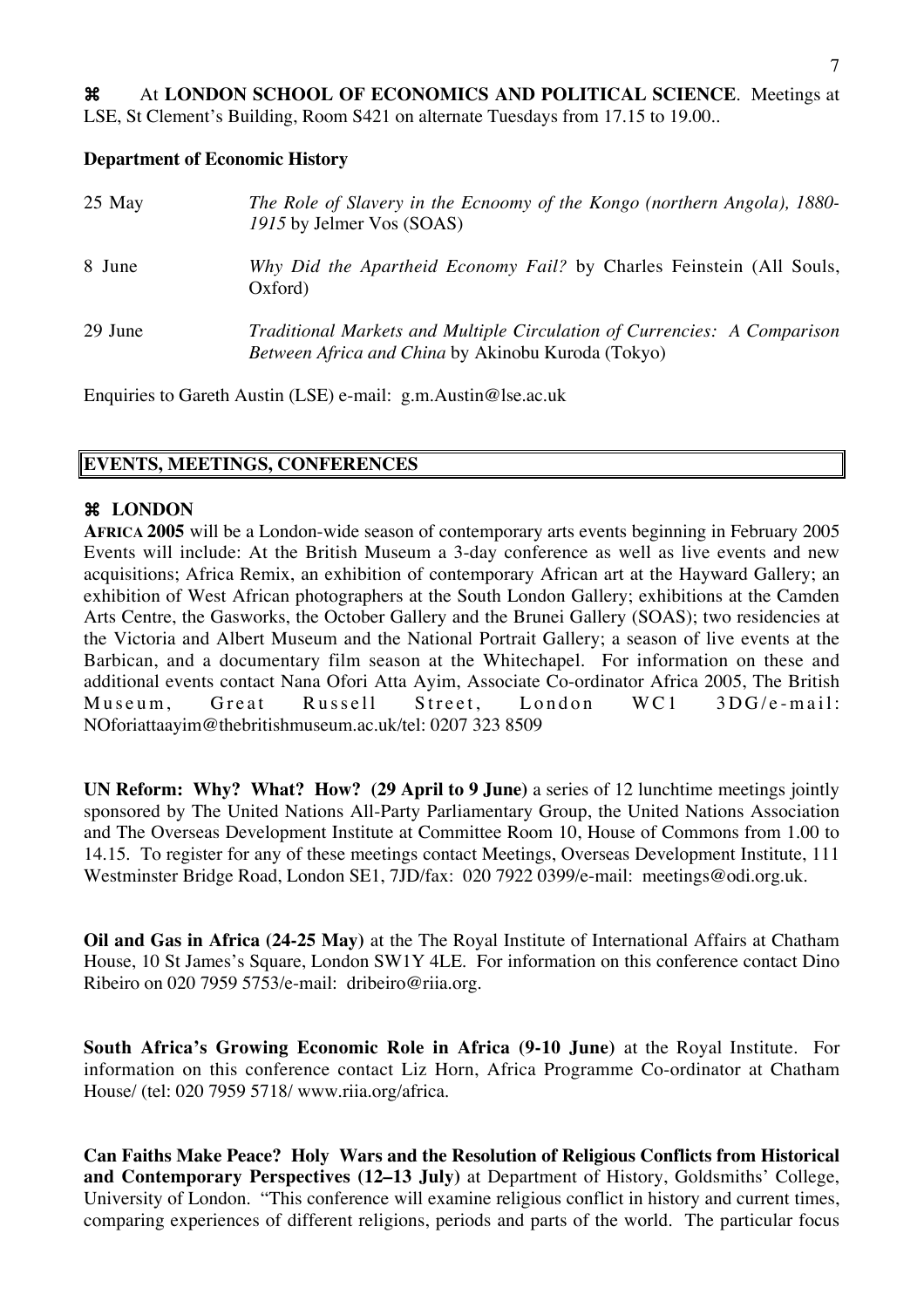will be on efforts which have been made by individuals, communities and religious groups to find resolution conflict, and to replace hostility with toleration and mutual respect. The aim is to draw together scholas from a range of disciplines to evaluate the experience of the past, and to assess its relevance for the present. Themes which will be examined include: Nationalism and religious conflict; revolution and religious wars; the impact of secularisation; ethnicity and religious; conflict over holy places; making the peace, and keeping the peace." For further information contact Dr P Broadhead, Department of History, Goldsmiths' College, New Cross, London SE14 6NW/tel: 0207 919 7492/fax: 020 7919 7398/e-mail: hsa01pb@gold.ac.uk.

**Call for Papers: Reaching the Margins: The Colonial and Postcolonial Lives of the Book,1765–2005 (3–5 November**) conference organised by The Open University in association with the Institute of English Studies, Senate House, University of London. Keynote speakers: John Sutherland, Harish Trivedi, Sydney Shep. The primary focus will be on Asia, Africa and Australasia, although workshop papers are invited on any aspect of colonial and post-colonial publishing and reading history within the specified period. Methodological or comparative papers across more than one region are also welcomed. Highlighted themes will include: Publishing and the colonial system; publishing Commonwealth literature; missionary publishing houses; censorship and copyright; distribution and the transport network; Imperial archives and current research; British publishers in the Empire; post-colonial publishing opportunities; local publishing, and globalisation, print and the nation state. Abstracts of no more than 300 words should be submitted by **1 March 2005** to R.Fraser@open.ac.uk or M.E.Hammond@open.ac.uk. Further information may be obtained from ies@sas.ac.uk.

#### **UK**

**University of Cambridge (African Studies Centre)** hold weekly research seminars. Contact: Dorian Addison/tel: 01223 334396/e-mail: da211@cam.ac.uk.

**University of Oxford (St Antony's College)** will be holding seminars during this term. Contact: Ulli Parkinson/tel: 01865 274477/274470/e-mail: Ulli.Parkinson@sant.ox.ac.uk.

**States, Borders and Nations: Negotiating Citizenship in Africa (19–20 May)** Centre of African Studies, University of Edinburgh, Scotland.

The 2004 Centre of African Studies international conference will focus on the topic of citizenship in Africa. Since 2000, conflicts have emerged across Africa over issues of citizenship. In Côte d'Ivoire, northerners were held to have insufficient 'ivoirité' in the eyes of those who profess to speak for the indigènes. In Zimbabwe, urban residents, often the descendants of migrant workers, are accused of not being 'sons of the soil'. In Tanzania and Cameroon, colonial and post-colonial federalism has come under stress. Citizenship and land-rights are now understood to be at the heart of much of the conflict in the DRC and Somalia. Even in Botswana, the right to land of marginalized, indigenous populations has come into question. The nation and state-building projects of the post-independence period are also challenged by local level conflicts over access to resources, especially land, which are often hinged on definitions of 'insiders' and 'outsiders'. Presidential contests in Zambia, Uganda, and Malawi have been marked by contestation over the citizenship of candidates. The 'Rainbow Nation' turns out to have little room for migrants from north of the Limpopo. Afrikaans-speakers have begun to speak of marginalisation from the English-language mainstream in South Africa.

These political crises and conflicts have common themes - the instrumental manipulation of citizenship, and the narrowing of definitions of nationhood. Yet, at the same time, in Somaliland and Sudan, national identity is being reconstructed after periods of conflict. In Ethiopia, innovative institution-building is attempting to de-link Amharan identity from that of the state. And despite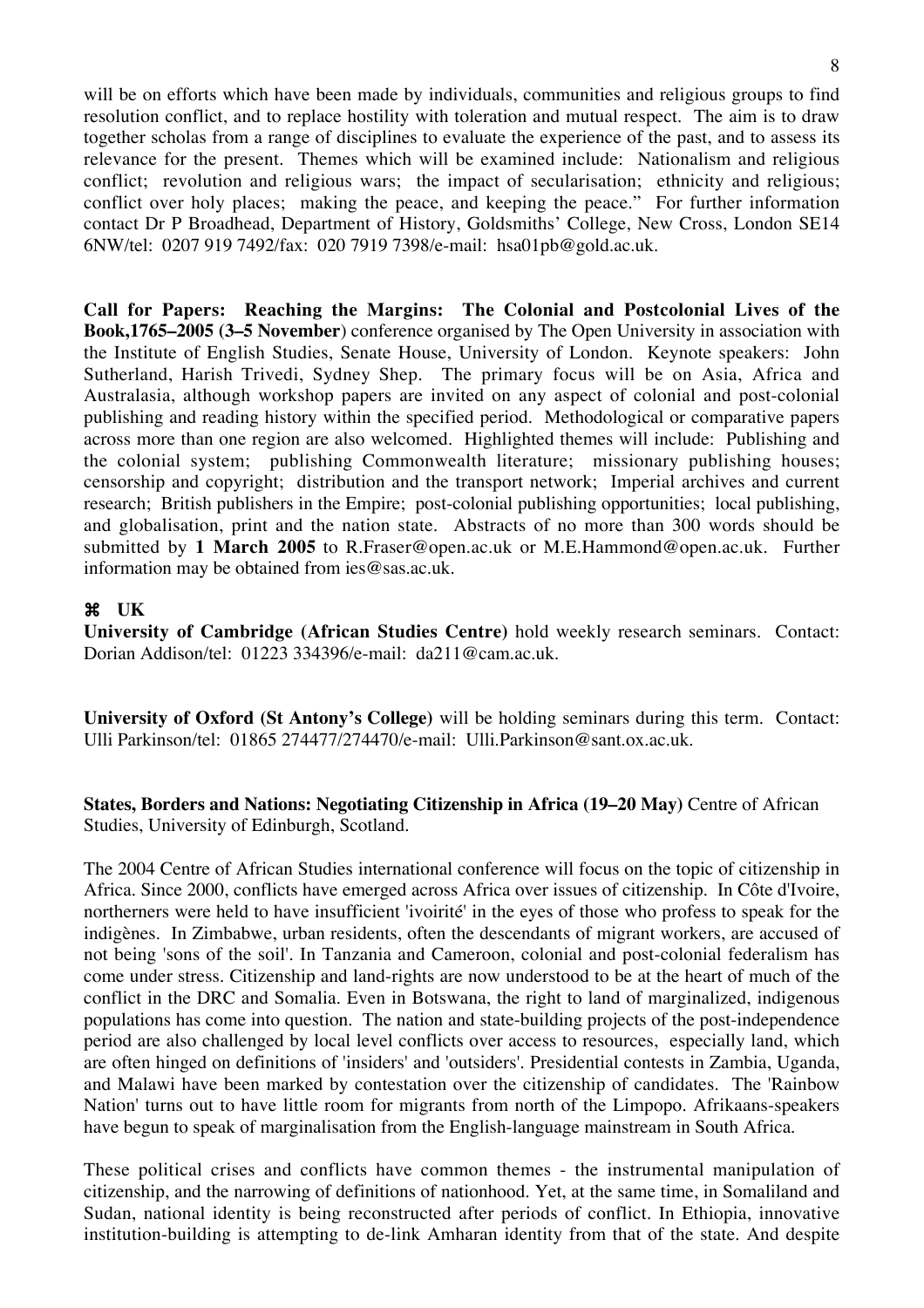expectations of the collapse of their respective states, Nigerians and the Congolese seem determined to reconceptualise their identities. The conference seeks to bring together comparative perspectives from across the continent to investigate the meaning of 'citizenship' in African states and to query the role of state and nation-building projects in exacerbating or ameliorating the potential for conflict. We expect to attract speakers and participants from a range of disciplinary backgrounds including politics, history, anthropology, education, human development and literature/cultural studies. For more information, please contact the Centre of African Studies/tel: +44 (0)131 650 687/e-mail: African.Studies@ed.ac.uk

#### **Methodological Challenges of Researching Education and Skills Development in Africa**

**(21-22 May)** at Moray House, School of Education, University of Edinburgh, Scotland. The Centre of African Studies, University of Edinburgh, in collaboration with Moray House School of Education will be running a two-day advanced research training workshop to explore issues involved in carrying out research on education and skills development in the African context. Its aim is to provide young researchers with an opportunity to learn from experienced academics and from each other about context-specific methodological issues, which often remain unaddressed in generic methods courses. The workshop is funded by the ESRC as a Training and Development Activity. Thanks to this funding and to further funding from BAICE, the Royal African Society, the Centre of African Studies and Moray House School of Education, participants' costs will be heavily subsidised.

This workshop is open to all research students looking at aspects of education and skills development in Africa and has been designed to meet the needs of students who have completed their fieldwork as well as those still at the planning stage. The workshop will draw together research methodologies from academic institutions and development agencies and encourage a cross-over of skills between the spheres of research and policy. By drawing on the experience of seasoned researchers, learning will be achieved through a combination of expert presentations, small group workshops and peer-assist sessions to look at participants' individual research.

To allow the organisers to tailor the workshop sessions to the learning needs of the participants, students will be asked to provide in advance a 750 word outline of their research problem, the research methods (to be) employed, and the main methodological challenge they expect to encounter, or did encounter. For further information please contact Ruth Wedgwood, St John's Land, Moray House School of Education, Holyrood Road, Edinburgh, EH8 8QA ruth.wedgwood@ed.ac.uk Office: +44(0)131 651 6319 or Dan Hammett, Centre of African Studies, University of Edinburgh, 21 George Square, Edinburgh, EH8 9LD. D.Hammett@ed.ac.uk Office:+44(0)131 6504203/website: www.cas.ed.ac.uk/educworkshop

# **EUROPE**

**Call for Papers. African Christianity in the 21st Century (29-31 October)** at the Nordic Africa Institute, Sweden. Many of the African societies underwent considerable economic, political, social and religious changes during the last decades of the past millennium. As a consequence of economic crises and reforms such as the structural adjustment policies numerous governments were forced to reduce many of the social services including subsidized or free education and health care. Consequently, the significance of religious organisations such as former mission churches and other NGOs increased in this area. The early 1990s also marked a turning point in many African countries with the political reforms and transition to multi-party system. In many cases the churches played an important role in catalysing political change. Main line churches and newer movements have both supported and opposed the ruling governments to varying degrees. Religious pluralism and dynamics have taken different manifestations in different countries as regards national political processes and ethnicity. Also, the worsening AIDS pandemic with its social and demographic consequences has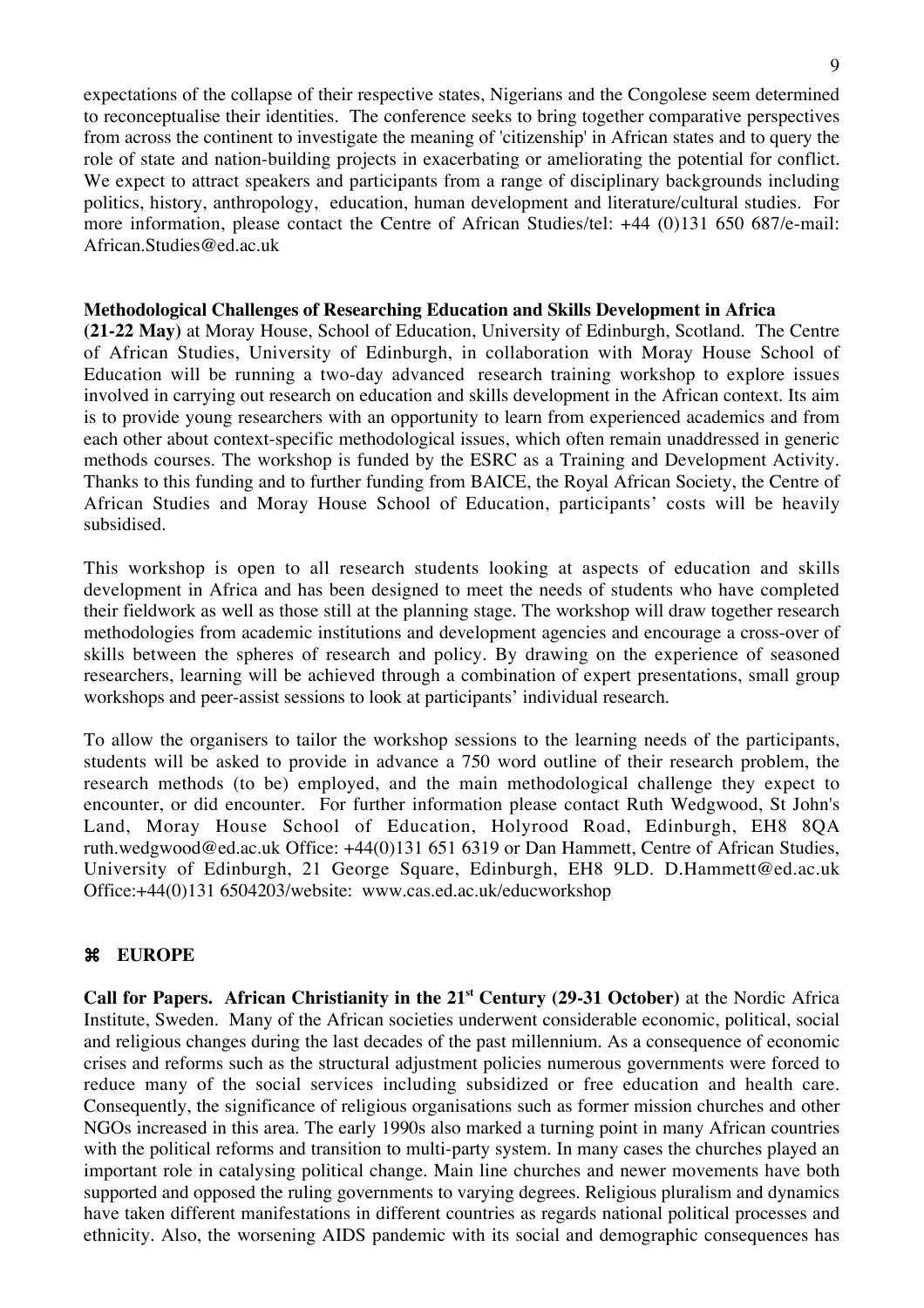posed challenges to the African governments as well as the civil society including religious organisations. Today it is hard to call into question the fact that the church is an important social factor in the civil society in Africa.

At the same time the main line churches have faced challenges created by other forms of Christianity as well as by other world religions such as Islam. The past few decades have witnessed an unprecedented growth of independent churches, Pentecostalism and other transnational and global forms of charismatic Christianity in many parts of Africa.

The conference will focus on various forms of contemporary religious phenomena in Africa with special emphasis on Christianity. Religion is understood here broadly to include various forms of Christianity together with its dynamics with other religions as well as with indigenous African practices. Religious beliefs provide not only ontological explanations for human existence but religious ideas and practices may also be symbolic constructions *of* the world and responses *to* the world. Religious beliefs, experience and participation may therefore reflect as well as influence social, economic and political currents in the society. One could regard such phenomena as ways of grappling with for example politics, ethnicity, tradition, modernity, morality, money and AIDS. The study of these phenomena could therefore mean examining ethnic, regional, class and gender conflicts in religious terms or examining religion as a social protest. It could mean examining how religious practices are connected to specific forms of sociality, power, historically motivated struggles and gender. It might be argued that it is for such reasons that Pentecostal and other charismatic churches and movements attract many followers in Africa today. Contemporary studies of religion are therefore engaged also in global processes and networks, in transnationalism and localization.

The conference welcomes both theoretically and ethnographically informed contributions on these and closely related themes. The aim is to attract contributions from scholars of different disciplines such as anthropology, religious studies, sociology and political science. Preference will be given to contributions from Nordic and African scholars.

Due to limitations of space and funding, the number of papers that can be accepted will be limited to 20. Abstracts (not exceeding 500 words) of the papers to be presented should be sent to Päivi Hasu by e-mail, mail or fax no later than **21 May**. The authors of the accepted abstracts will be notified by e-mail and airmail by week 26. Complete papers should be received no later than 17 September 2004. The papers should be original and unpublished since Nordic Africa Institute will publish a selection of revised papers.

#### **Venue and financial arrangements:**

The conference will take place at the Nordic Africa Institute in Uppsala, Sweden. Participants will be accommodated at a hotel close to the institute. The organisers will provide accommodation and food for all participants who present papers. No per diems will be paid. NAI will partly contribute towards the travel expenses incurred by participants from Africa and the Nordic countries.

For more information, please contact: Päivi Hasu, Research Fellow, Nordic Africa Institute, P.O. Box 1703 751 47 Uppsala, Sweden/tel: +46-18-56 22 31 (direct)/fax: +46-18- 56 22 90/e-mail: Paivi.Hasu@nai.uu.se

Karolina Winbo, Administrator, Nordic Africa Institute, P.O. Box 1703, 751 47 Uppsala, Sweden, Tel: +46-18-56 22 51 (direct)/fax: +46-18- 56 22 90/e-mail: Karolina.Winbo@nai.uu.se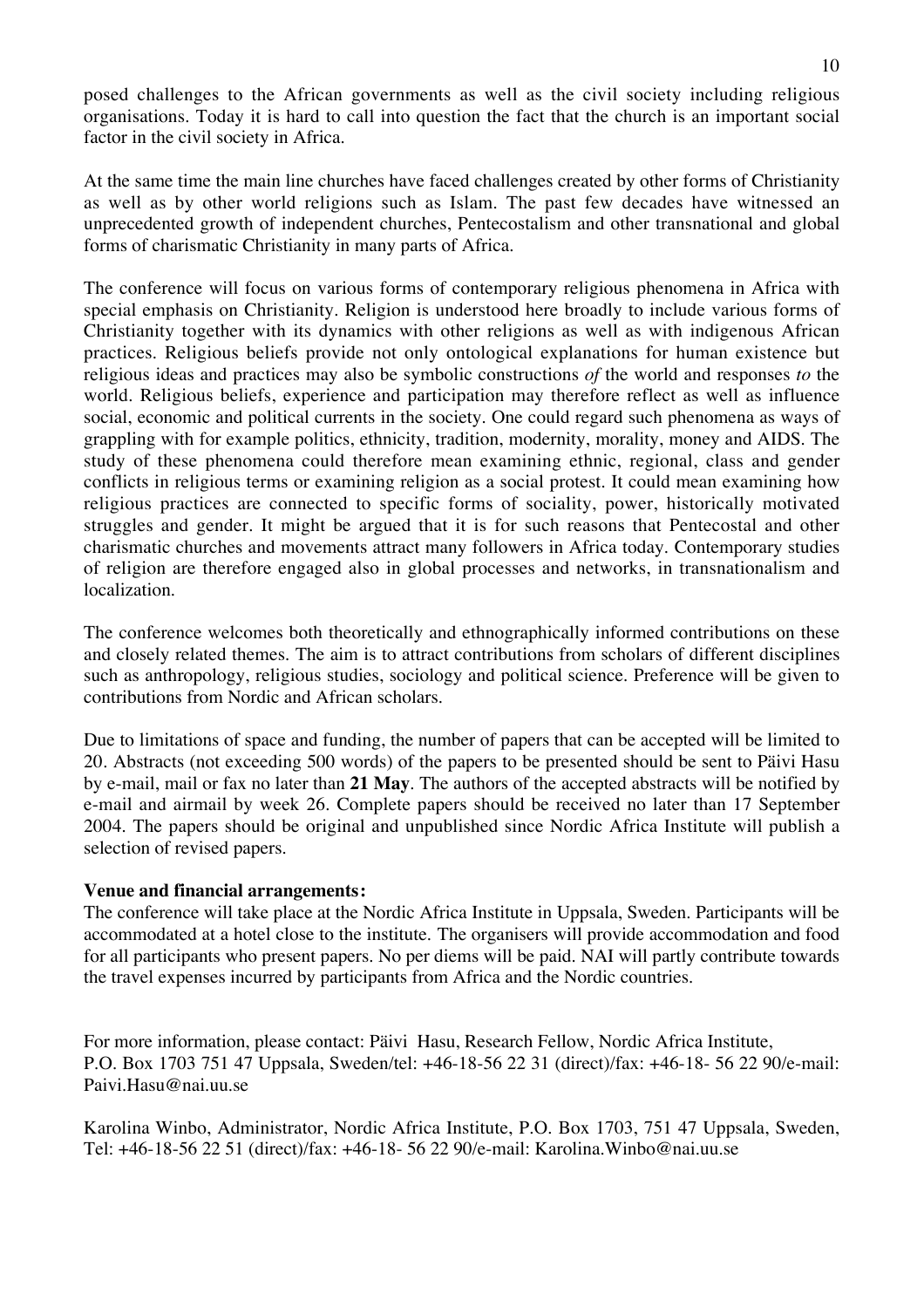#### **AFRICA**

**Contemporary African Literature and its Contexts. A summer institute for college and university faculty (14–16 June) at the West African Research Center, Dakar, Senegal.** An intensive two-week summer institute of African literary forms and their contexts, with a focus on Senegal. A number of specific tests will be examined, prominent writers will be met, and the interest in local language literacy and publications will be explored. The institute is intended for faculty who wish to develop and expand teaching or research related to African literature. Institute director and the staff of WARC will help the participants pursue individual interests in making research contacts or developing teaching materials. Participation in the seminar will be limited to 12. For more information or for an application form contact WARA at wara@bu.edu.

**Heritage in Southern and Eastern Africa: Imagining and Marketing Public Culture and History (6-8 July)**. The British Institute in Eastern Africa, the *Journal of Southern African Studies* and the Zambia National Museums Board are hosting a 3-day conference on*y* in Livingstone, Zambia. This conference aims to explore how the culture and history of central/southern and eastern Africa are imagined and represented in public places such as museums, monuments and heritage sites, and in public performances involving music, dance or traditional ritual.

Over fifty papers split into panels will be presented by a wide range of speakers from the region and Europe and North America. The various panel cover such themes as Monuments, Landscapes & Symbols; Imagining Africa in the West; Performing Heritage: Art, Dance, Literature & Song; The Heritage of Violence and Resistance; and Managing Sacred Sites. Keynote addresses will be given by Professor Abdul Sheriff, Principal Curator, Zanzibar Museums & Archives, and Dr Alinah Segobye, Senior Lecturer in Archaeology, Department of History, University of Botswana. Discussants will include Professor Terry Ranger (Oxford), Dr Francis Musonda (ZNMB), Professor Peter Ucko (UCL) and Dr Lyn Schumaker (Manchester). For further information, registration forms and a full list of papers please contact Leanne Kamau at bieanairobi@africaonline.co.ke or britinst@insightkenya.com

#### **AUSTRALASIA AND THE PACIFIC**

**Call for Papers and Participation. African Renewal, African Renaissance: New Perspectives** on Africa's Past and Africa's Present (26–28 November). 27<sup>th</sup> Annual and International Conference of The African Studies Association of Australasia and the Pacific (AFSAAP) to be held at the University of Western Australia, Perth, Western Australia. See www.ssn.flinders.edu.au/global/afsaap for up-to-date information.

#### **CARIBBEAN**

**Call for Papers. Current problems of Africa and the Middle East (17-19 November)**. The Centre for Studies on Africa and the Middle East (CEAMO) will host, in the framework of the year of its XXV anniversary, the X international seminar which will bring together a forum of specialists at which contemporary developments in both regions, as well as their relevance the global context, will be discussed. For further information contact the PAAMO Organising Committee, CEAMO, Ave. 3ra., No. 1805 entre 18 y 20, Miramar, Playa, Ciudad de La Habana 1130, Cuba/e-mail: ceamo@cee.co.cu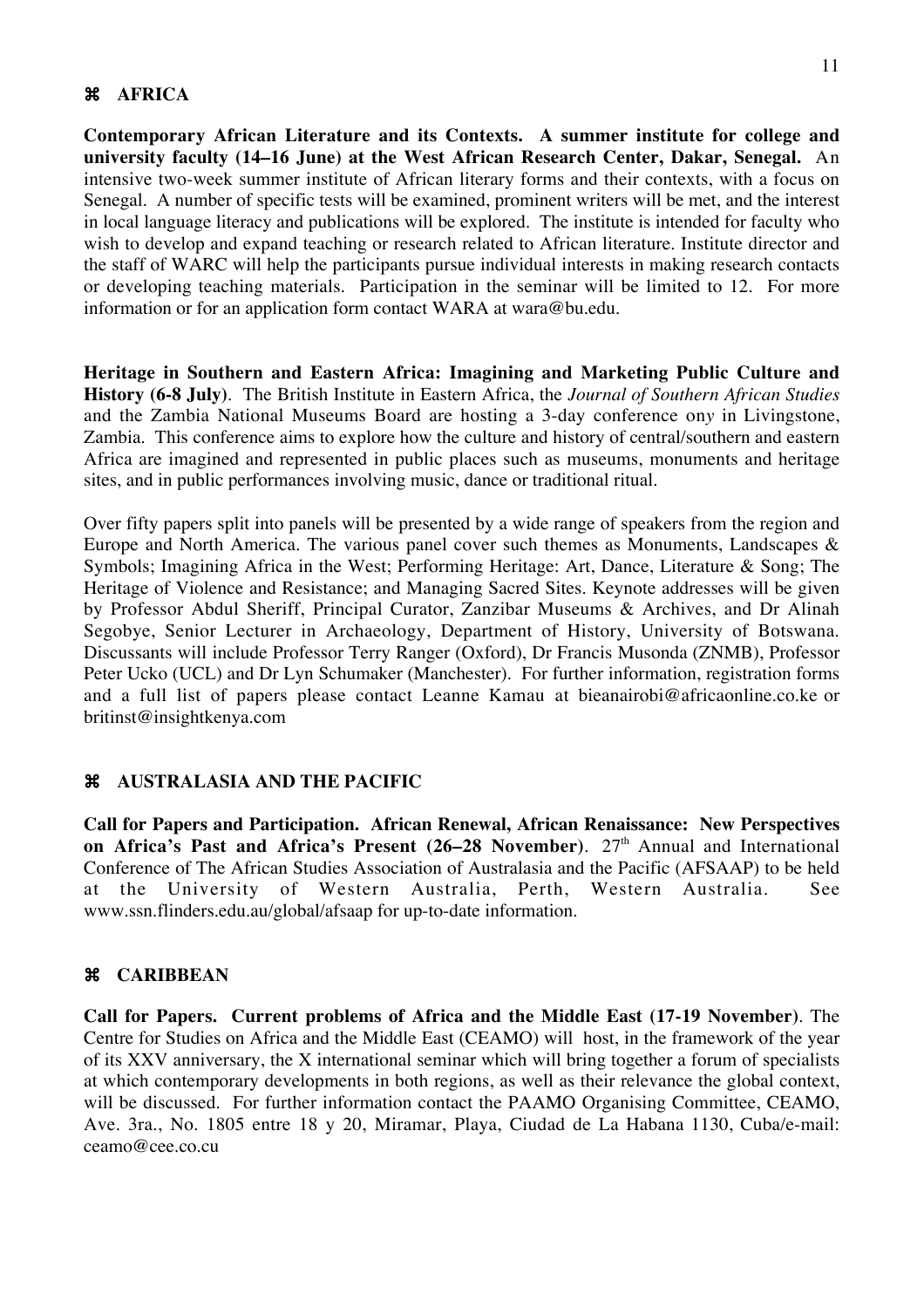# **THE AMERICAS**

**The Power of Expression: Identity, Language and Memory in Africa and the Diaspora (11-14** November). 47<sup>th</sup> Annual Meeting of the African Studies Association held jointly with the Canadian Association of African Studies will be take place at the Marriot Hotel in New Orleans, Los Angeles. For more information or to download proposal forms visit www.africanstudies.org.

**Call for Papers and Presentations: The Role of Multiculturalism in Peacekeeping, Peacemaking and Peacebuilding (November)** at The Maxwell School, Syracuse University. The 2004 Annual Conference of the Central New York Peace Studies Consortium will be co-sponsored by the Program on the analysis and Resolution of Conflicts, People's Geography Project, and the Department of Geography. **Deadline 15 June.** For further information contact the Conference Organising Committee: Jaime Kelly, Sandra Tasic, Jason Pogacnik, and Anthony J Nocella (ajnocell@Maxwell.syr.edu).

**Call for Proposals: Dynamics of World Politics: Capacity, Preferences and Leadership (1-5 March 2005). Deadline 1 June.** International Studies Association, 46<sup>th</sup> Annual Convention, Honolulu, Hawaii.

In the fluid structure of world politics, capacity and preferences define leadership potential. We would like to pursue a broad view of these concepts through the lenses of political, economic, social, and demographic indicators.

Many questions are relevant to this theme: Can preferences be homogenized by economic development? If so, will economic development lead to democratisation and a reduction of conflict? Is it possible for leading nations to manage the economic development of other nations, directly or indirectly, with the intent of fostering economic growth leading to a reduction of inter-state conflict?

The Hawaiian Islands are an ideal place for us to reflect upon the causes and effects of conflict and leadership change in the world. We welcome paper and panel proposals that focus on the following issues:

- \* The social, political and economic sources of power shifts and transitions;
- \* The effects of regional conflict on global leadership;
- \* Religious, cultural and ethnic explanations for the rise of great powers;
- \* Economic development and cultural changes;<br>
Regional integration and globalisation:
- \* Regional integration and globalisation;<br>Regional disintegration and fragmentation
- Regional disintegration and fragmentation;
- \* The political economy of trade, foreign capital and exchange rates;<br>  $*$  International law/organisations and power politics;
- \* International law/organisations and power politics;<br>Nomestic influences on international politics;
- Domestic influences on international politics;
- \* Concepts which link deterrence, proliferation, terrorism and Weapons of Mass Destruction;
- \* Establishing linkages between academic studies and the policy process.

For further information see webpages: http://www.isanet.org/Hawaii/call for papers/html, or http://www.isanet.org/HawaiSubmit/PanelSubmit.htm, o r http://isanet.org/HawiiSubmit/PaperSubmit.htm.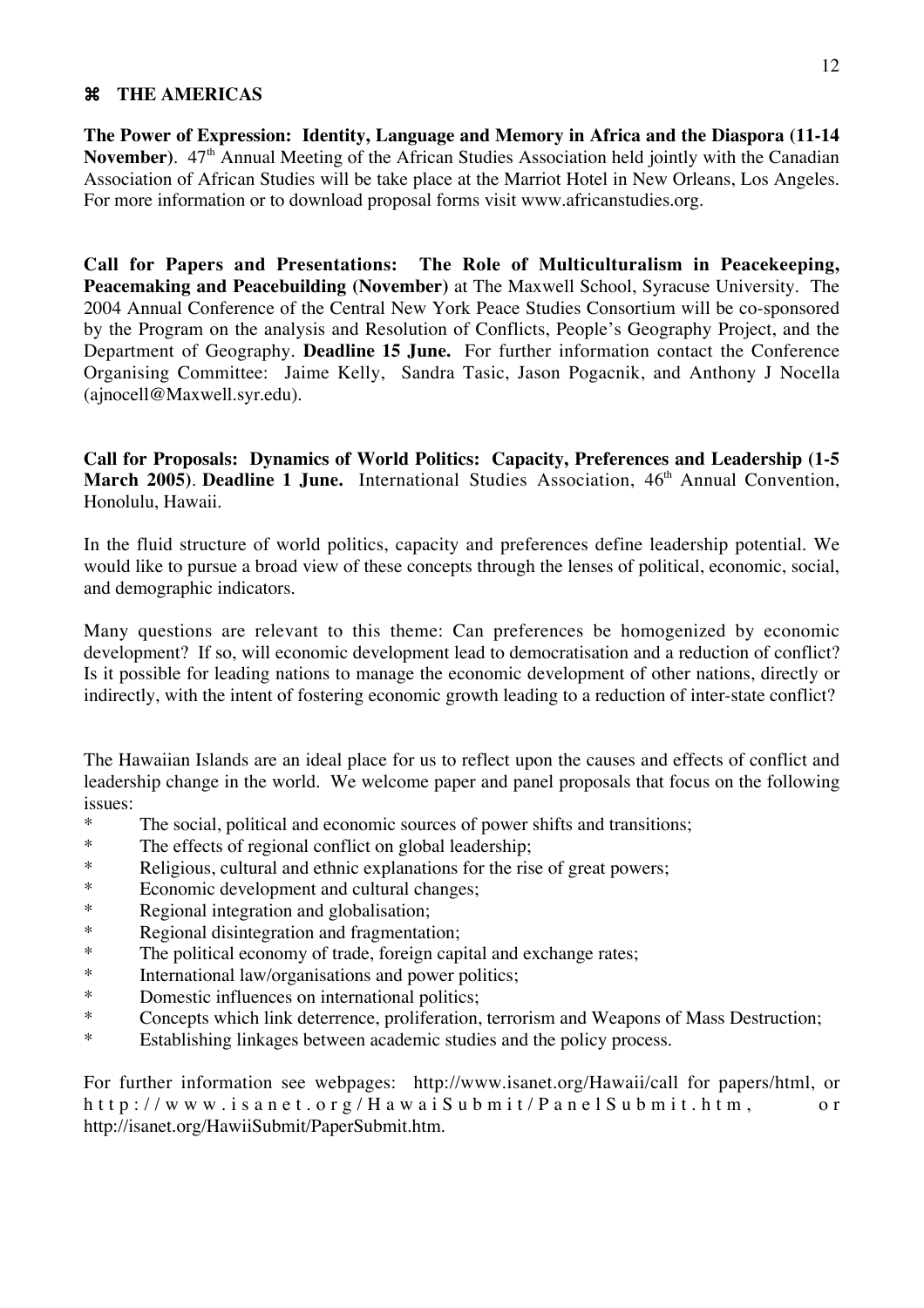# **JAPAN**

**41st Annual Meeting of the Japan Association for African Studies (29 May–30 May)** at Chubu University, Kasugai City, Aichi Prefecture, Japan. This meeting is open to scholars of any discipline, including the various disciplines of the humanities, as well as of the social and natural sciences. Submissions may be in any language, but English is the next most widely understood in the Association, after Japanese. Any attendee of the annual conference is required to join the JAAS as a full member of the Society as well as to register for the conference itself. The annual membership fee is 6,000 yen, the registration fee of the conference is 5,000 yen (3,000 yen for students) and the conference social fathering fee is 6,000 yen (4,000 for students). For further information contact Professor Mine Yoichi/e-mail: Africa@intl.chuba.ac.jp.

#### **CENTRE OF AFRICAN STUDIES AEGIS**

**From Violent Conflict to Good Governance (27-28 May 2004)** at NAI, Uppsala, Sweden. For further information about AEGIS contact www.aegis-eu.org

**Cortona African Studies Workshop: Interlink Project (a preparatory workshop to the AEGIS European Conference on African Studies, 2005 being held in London) (15-19 September)** at Cortona, Tuscany, Italy. Organised by AEGIS-Naples within the 'African Studies in Europe' Interlink Project financed by the Italian Ministry of Education and the 'Orientale' University of Naples. The aim of this workshop is to gather graduate students and senior researchers for an exchange of field and writing experience; to present drafts of papers in view of the 2005 AEGIS conference being held in 2005, and to discuss graduate and PhD exchanges within AEGIS and how to further them into a European network.

The workshop is open to twenty graduate students and recent PhD holders from \*AEGIS centres and \*\*Italian universities associated with the Interlink project. Applicants are asked to send 250-word abstracts of papers they will submit to one of the AEGIS conference (2005) panels in History, Anthropology, Politics, Gender and Development. **Deadline** for submitting proposals **15 May**.

Participants are expected to register in the afternoon of Wednesday 15 September. Working sessions will be held from Thursday 16 to Monday 19 September. Students and senior researchers are expected to present papers on their research topics. Emphasis will be on field methodology, research writing and presentation of research results; one day will be dedicated to graduate and Ph.D exchanges within AEGIS and proposals for joint collaboration within the Centres.

The Interlink project will provide food and lodging in Cortona and travel money within Italy. It will also provide support to graduate student participation in the AEGIS European Conference on African Studies 2005 in London .

For more details contact: Antonio Pezzana/e-mail: pezzanoant@libero.it (information on workshop), Ms Rita Santiccioli/e-mail: corsvil@tin.it (information on logistics and Cortona). Applications should be sent to one of the following, copied to the remaining two names: Alessandro Triulzi/e-mail: a.triulzi@agora.it, Cristina Ercolessi/e-mail: mcercolessi@iuo.it, Ulf Engel/e-mail: uengel@rz.uni-leipzig.de.

\*Barcelona, Basel, Bayreuth, Bordeaux, Brussels, Copenhagen, Edinburgh, Hamburg, Leiden, Leipzig, Lisbon, London, Naples and Uppsala. \*\*Pavia, Siena, Turin. External applicants should register through one of the AEGIS centres.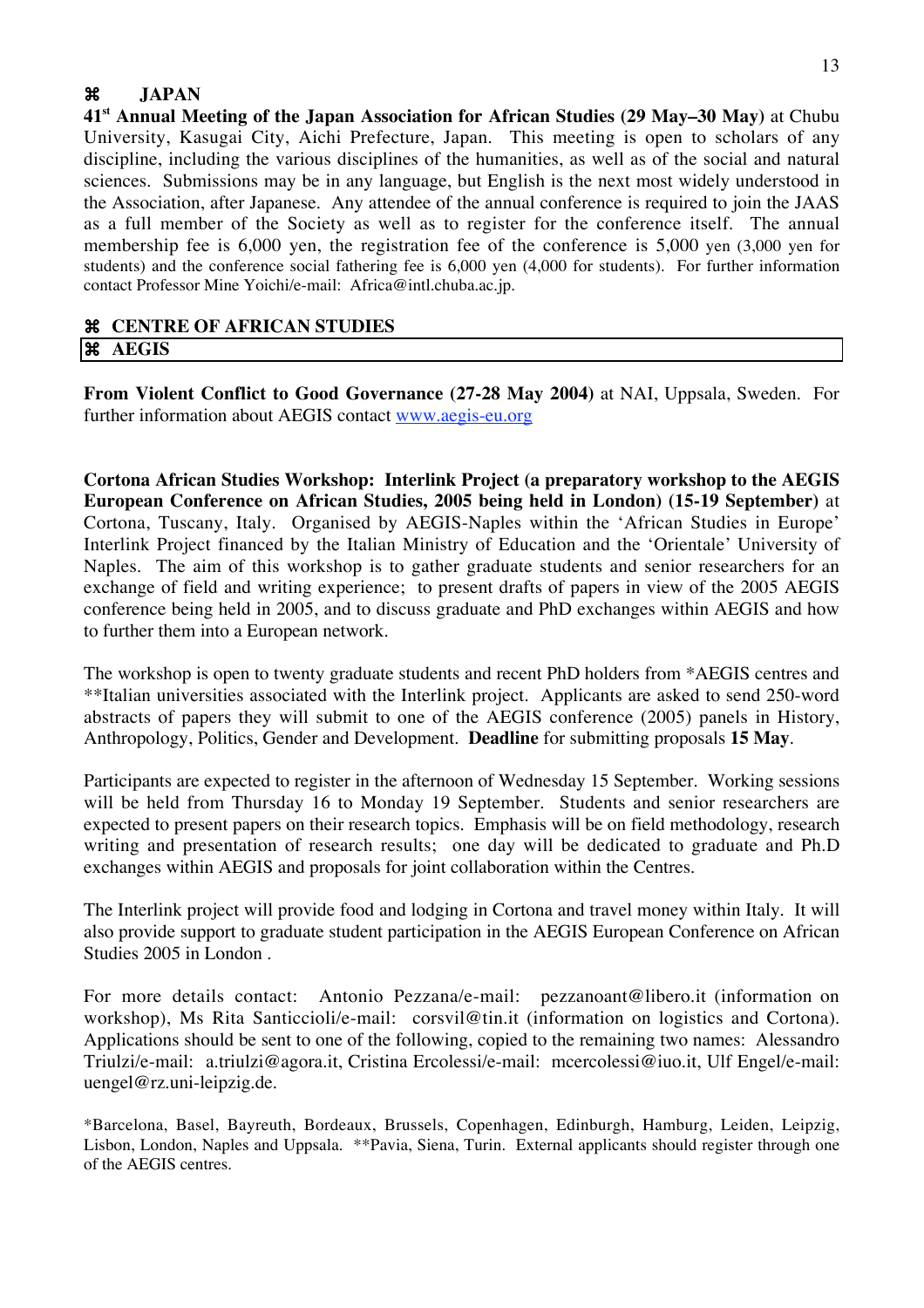# **VISITING SCHOLARSHIPS AT THE CENTRE OF AFRICAN STUDIES**

**LEVENTIS RESEARCH CO-OPERATION PROGRAMME** (Nigeria) scholars based at the Centre of African Studies. The Leventis Foundation supports collaborative research between the Centre of African Studies (University of London) and colleagues in Nigerian universities. Successful applicant(s) will be attached to the Centre of African Studies, based at SOAS, for a period of three months. Applications should include a complete curriculum vitae, a 1000 word statement of current research interests and aims to be achieved during the research period in London. This programme is particularly suitable for younger academics, perhaps working up a PhD thesis into publishable form. **The deadline for the next round of applications is 1 May 2005**. Further information may be obtained from the CAS office or website.

**VISITING SCHOLARSHIP FOR EASTERN AFRICAN ACADEMICS** scholars based at the Centre of African Studies. The Visiting Scholarship for Eastern African Academics supports scholars from Ethiopia, Eritrea, Somalia, Tanzania, Kenya and Uganda. The successful applicant(s) will visit the Centre for a three month period in order to pursue research and/or course development in the broad field of African studies in the social sciences and humanities; preference will be given to academics at the early stage of their career. **The deadline for the next round of applications is 30 April 2005**

The Centre of African Studies gratefully acknowledges its collaboration with Goodenough College, which provides our visitors with accommodation.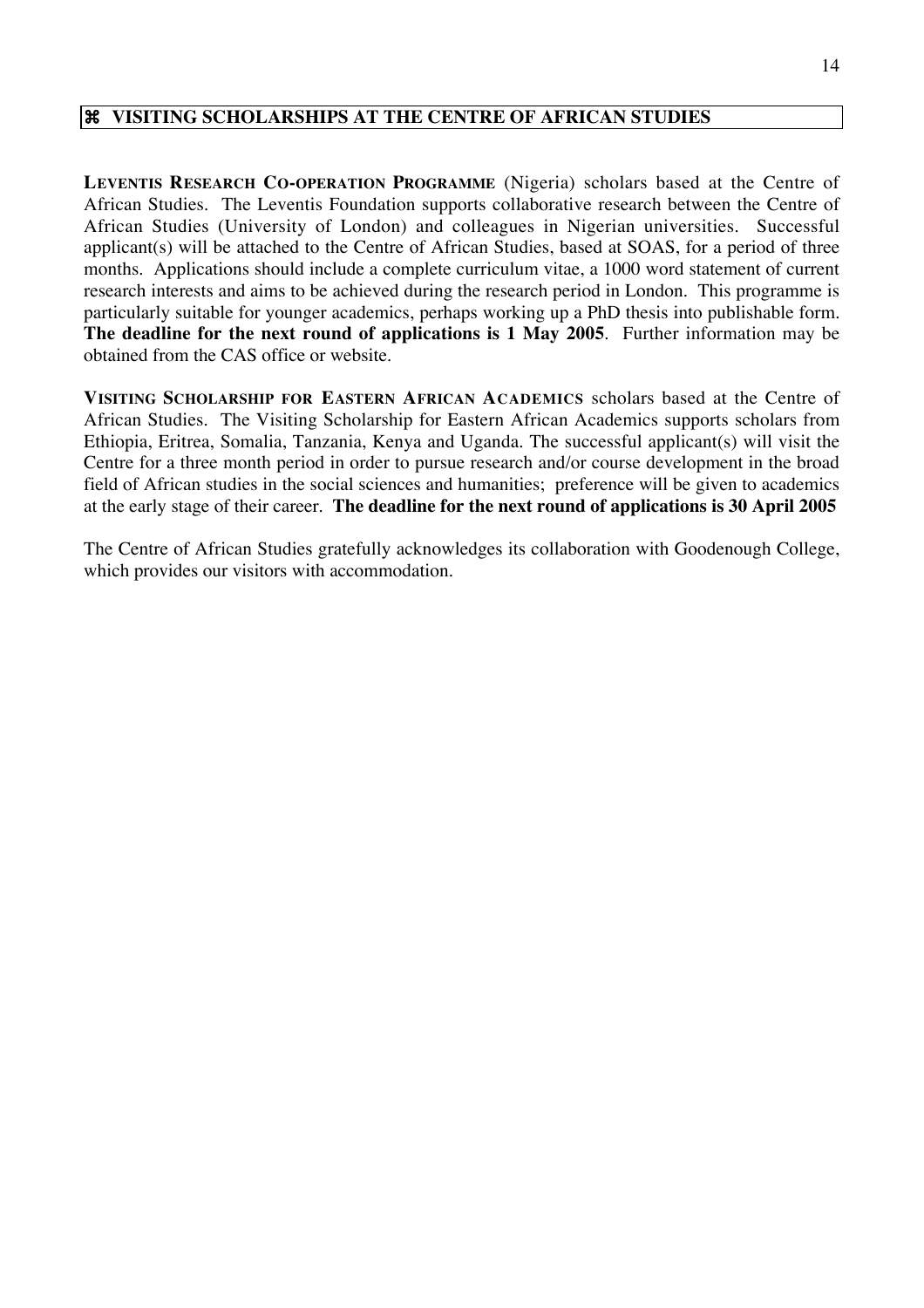#### **MISCELLANEOUS**

#### **British Institute in Eastern Africa, Research Grants 2004-2005**

The Institute awards at its absolute discretion grants to assist scholars undertaking original research in Eastern Africa broadly defined, in any field of the humanities and social sciences with some emphasis on archaeology, African history, anthropology and related subjects. Grants are normally awarded as contributions towards actual research costs and do not include institutional overheads or any stipendiary element for applicants. The Director (B.I.E.A., P.O. Box 30710, GPO, Nairobi, Kenya, or pjlane@insightkenya.com), is at all times happy to advise potential applicants.

The following grants may be available,

- (A) **MAJOR RESEARCH GRANTS,** where the sum requested exceeds £1000 sterling.
- (B) **MINOR RESEARCH GRANTS,** where the sum requested does not exceed £1000 sterling.

Over the year 2004-5, the Institute intends to give priority to research in relevant fields (including archaeology, history, historical anthropology and historical geography) which focuses on *Political Authority, Sacred Space, and Commemoration in Eastern Africa*. In addition, the Institute will also give priority to research which focuses on any of the following countries/areas: Eritrea, Malawi, Mozambique, southern and coastal Tanzania, Uganda, and Zambia, and especially those projects which encompass at least one of the following themes: Conversion to Christianity or Islam; Monuments and Memorialisation in Contemporary Society; Symbolism and Social Representation of Space among Political and/or Religious Elites.

Further information regarding the range of topics under these themes that are likely to receive support, is available from the Director.

All applications for Major Research Grants, *available only for post-doctoral research*, **must** be submitted on an **application form** which is available from either the Director, or the London Secretary, Mrs Jeanie Moyo, BIEA, 10 Carlton House Terrace, London, SW1Y 5AH (biea@britac.ac.uk). Completed forms must reach The Director by  $30<sup>th</sup>$  November, and it is the applicant's responsibility to send a copy of his/her application to the nominated referees and to ensure that references are received by the Director before this date. Late applications will not be considered and applicants whose references do not arrive in time will be seriously disadvantaged. Applicants will normally be informed of the results of their applications by early February.

Applications for Minor Research Grants, **on the same form**, must reach the Director by 30<sup>th</sup> May or 30<sup>th</sup> November, and notification of the results may be expected within two months of these dates. As with Major Grants, it is the applicant's responsibility to send a copy of his/her application to the nominated referee and to ensure that references are received by the Director before this date.

Those awarded grants will be required to keep the Institute regularly informed of the progress of their research to provide a preliminary statement of accounts within eighteen months of the award dates and to provide the Institute with copies of all relevant publications. They are encouraged to discuss with the Director the possibility of publishing their results in the Institute's journal *Azania.*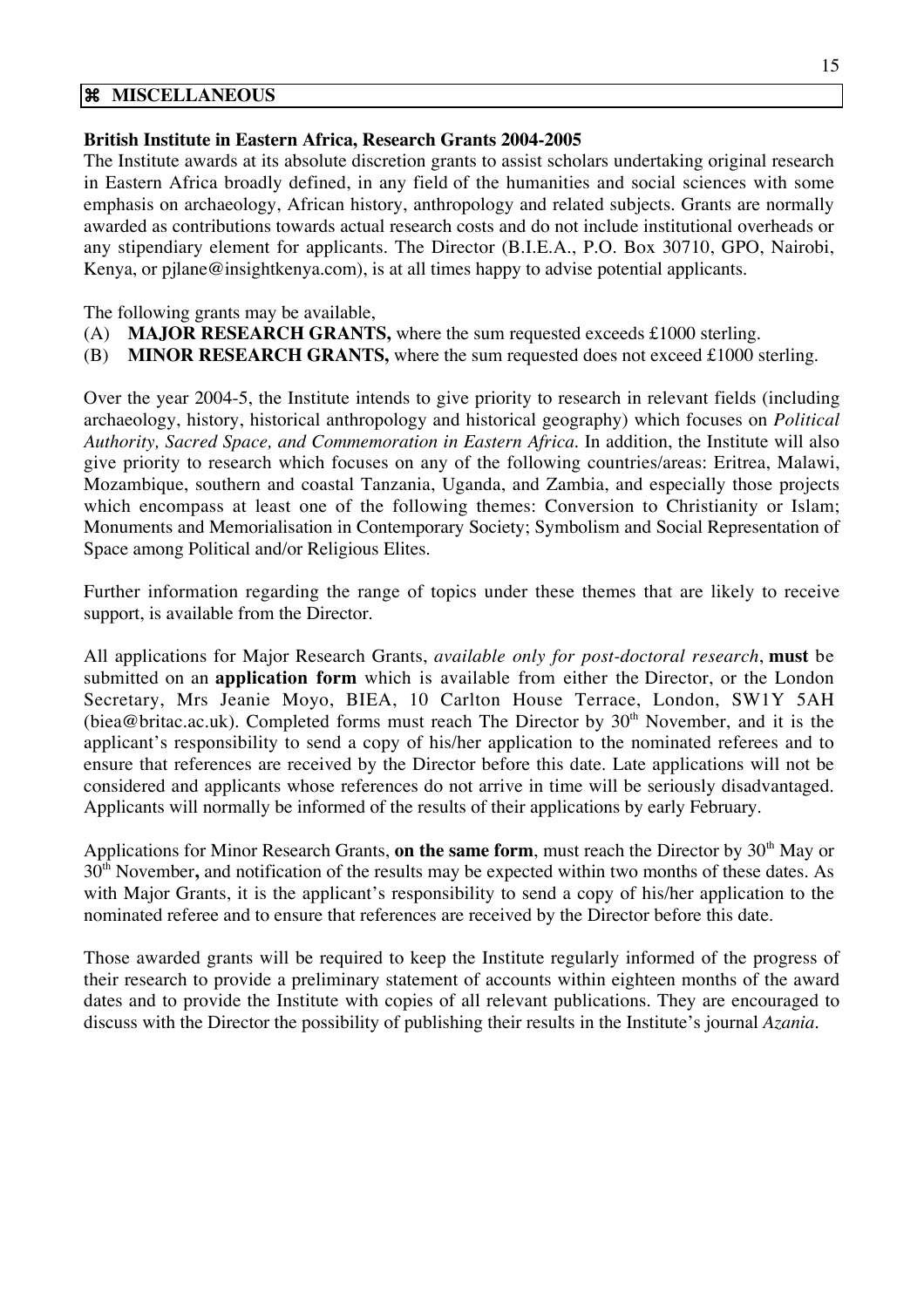**Call for Papers for a Special Issue** – **Local Action in Africa.** The journal, *Local Environment: The International Journal of Justice and Sustainability* seeks submissions for a special issue featuring local sustainability initiatives, practices, and conceptual developments in the African continent. To encourage the dissemination of African scholarship, the editors will give preference to original research from within Africa.

We welcome the submission of papers that address one or more of the themes below. These themes are not intended to constrain other possibilities, but serve rather as possible starting points for discussion and research.

- **The emergence of sustainability and justice principles in policy.** What are the policy drivers? What role do policy drivers play in shaping policy outcomes?
- **Reconciling economic growth and poverty reduction.** What is the impact of economic strategies on addressing poverty and marginalisation?
- **Measuring sustainability outcomes.** What are the competing values in defining, identifying, defending and measuring sustainable outcomes? What are the effects for environmental justice?
- **Decision making tools.** What forms of knowledge shape the implementation of sustainable development strategies? What are the implications for public participation and environmental democracy?
- **Emerging forms of governance.** What is the relationship between scale and decision-making in models of multi level and cooperative governance?
- **Future directions and emerging questions.** To what extent are questions of sustainability and environmental justice different in Africa?

# **Deadline for submissions: 30th June 2004**

Local Environment: The International Journal of Justice and Sustainability is a refereed journal which focuses on local environmental, justice and sustainability policy, politics and action. It is a forum for the examination, evaluation and discussion of the environmental, social and economic policies and strategies which will be needed in the move towards 'Just Sustainability' at local, national and global levels. The special issue will include both full-length articles and shorter viewpoints. For background on this journal and instructions for authors, go to: http://www.tandf.co.uk/journals/carfax/13549839.html

For discussion about paper ideas, please make contact with the Special Issue Coordinator before 17th May 2004. Send enquiries and paper submissions to: Zarina Patel, Local Environment: Africa Special Issue Coordinator, School of Geography, Archaeology and Environmental Studies, University of the Witwatersrand

Private Bag 3, 2050, Wits, South Africa/Tel: +27 11 717 6505/fax: +27 11 403 7281/e-mail: patelz@geoarc.wits.ac.za

**African Journals OnLine (AJOL)**. www.ajol.info was relaunched on 18 March with 180 African peer-reviewed scholarly journals. The site offers abstracts of articles and also a document delivery service. AJOL has been running since 1998 but improvements now include Email alerts when a new issue is published, sophisticated search technology, research tools against each article, and links to full text if available.

AJOL is an initiative to promote African research around the world, and to encourage communication throughout the global research community. Participating journals are not charged for inclusion and receive money from document delivery sales. There are now over 9500 articles on the website, showcasing the breadth of research undertaken in the continent. AJOL is supported and maintained by the International Network for the Availability of Scientific Publications (INASP), Oxford, UK (www.inasp.info).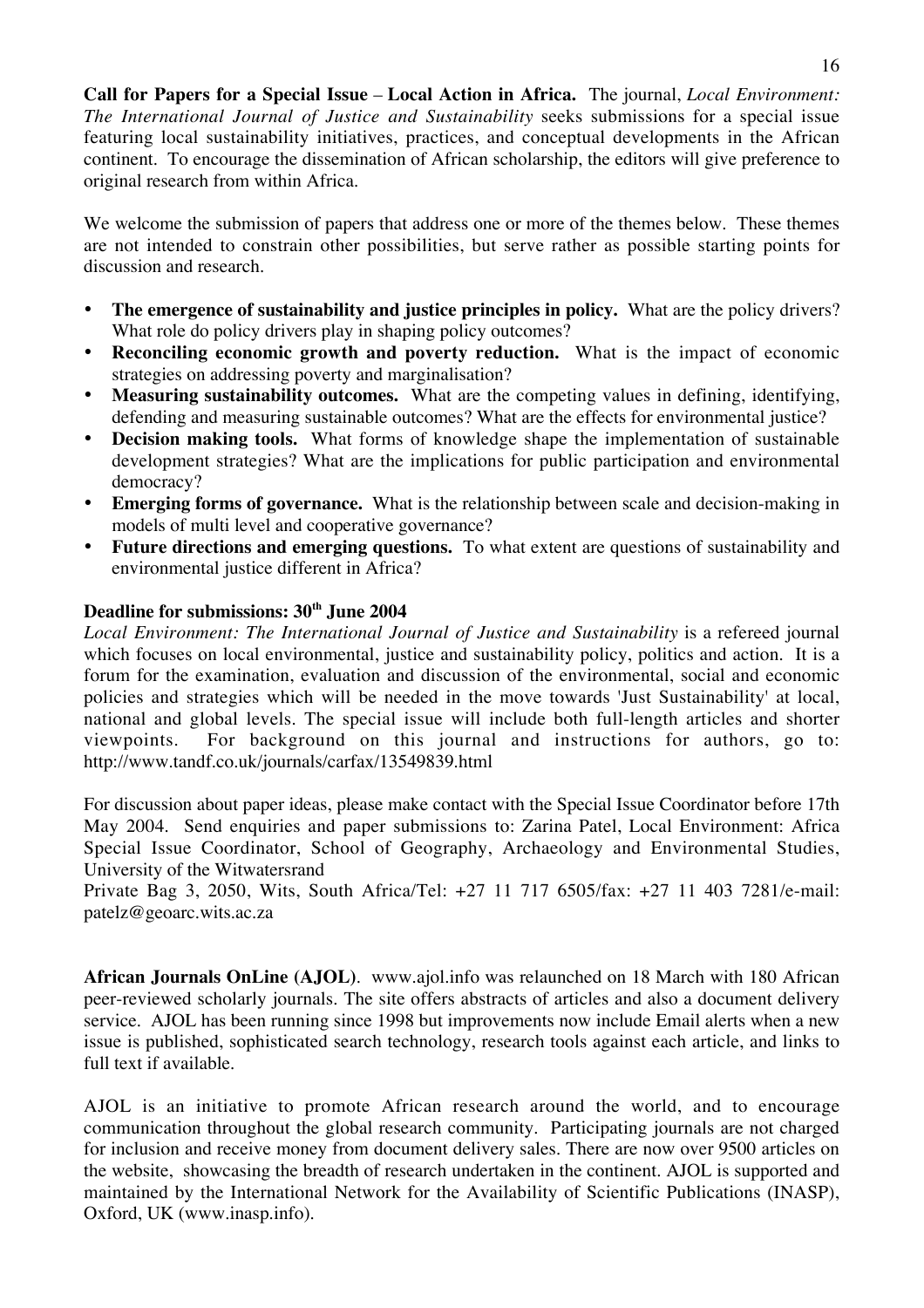**Woodrow Wilson Center Fellowships**. Created by the Congress of the United States as the nation's official memorial to its 28<sup>th</sup> president, the Woodrow Wilson Centre seeks to commemorate through its residential programme both the scholarly depth and the public concerns of Woodrow Wilson. Applications from any country are welcome. Men and women with outstanding capabilities and experience from a wide variety of backgrounds (including government, the corporate world, and the professions, as well as academia) are eligible for appointment. For academic participants, eligibility is limited to the post-doctoral level. Normally it is expected that academic candidates will have demonstrated their scholarly development beyond the PhD dissertation. For other applicants, an equivalent level of professional achievement is expected. Applicants should have a very good command of spoken English, since the Centre is designed to encourage the exchange of ideas among its Fellows. More information may be obtained from www.wilsoncenter.org

**British Museum Africa Project**. In December 2003 during a visit to the British Museum, the Prime Minister of the UK, Tony Blair, announced a significant special budget to be provided through the Department of Culture, Medi and Sport to help the British Museum develop a three-year programme of co-operation and collaboration with Africa. Since then the Prime Ministerial Commission on Africa has also been formed to explore economic and political issues.

The British Museum is currently in the midst of an exploratory series of discussions with institutions in Africa to determine what kinds of initiative will be the most useful and sustainable. It is possible that these discussions will culminate in 4 to 5 targeted projects in different parts of the continent of Africa which, it is hoped, will lead to further funding to widen the scope of these relationships to be spread over future years. Amongst the initiatives it is anticipated will be supported are training and institutional development in Africa itself, secondments and placements in the British Museum and other British institutions. The engagement of African artis, performers and curators in presenting their own cultural perspectives will begin with **Africa 2005.** The British Museum website is www.thebritishmuseum.ac.uk/

**Afrique en creations** (France) helps artists living and working in Africa in the performing and visual arts to gain access to major international artistic movements, by: awarding grants to support creativity, distribution and training; co-producing artistic events with African states; and supporting culture operators within civil society and helping them to develop networks, and implementing tools to promote and circulate information on contemporary African art. Website: www.afaa.asso.fr/afrique

**bbcnews.com** is free from advertising and gives easy access to all web content produced by the BBC, with the aim of providing users with relevant news content to your location. bbcnews.com offer users a choice of international or UK editions, featuring news and analysis emphasising a global agenda.